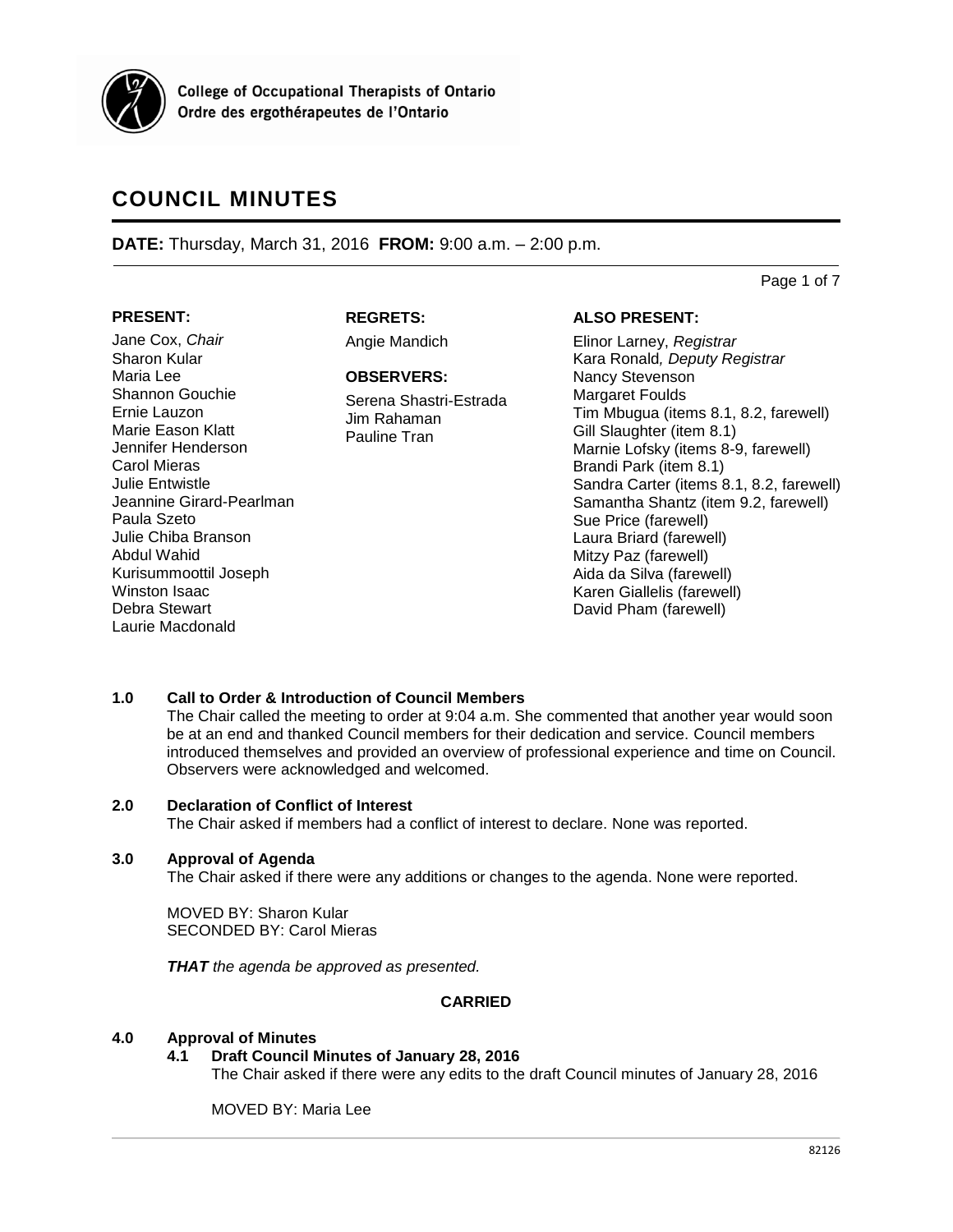SECONDED BY: Marie Eason Klatt

*THAT the draft minutes of the January 28, 2016 Council meeting be approved as presented.*

## **CARRIED**

MOVED BY: Shannon Gouchie SECONDED BY: Laurie Macdonald

*THAT the minutes of January 28, 2016 be amended as follows:*

Item 9.1 Delete title: *Physician-Assisted Suicide and OT Practice*. Add title: *Quality, Safety and Respect: Enabling Client Choice in Requested Death and Assisted Dying.*

#### **CARRIED**

#### **5.0 Registrar's Report**

#### **5.1 Registrar's Report**

Council reviewed the Registrar's written report. The Registrar responded to questions and comments.

#### **5.2 Registrar's Presentation**

The Registrar took Council through a visual presentation which reported on the status of the 2015/16 operational initiatives. Nancy Stevenson presented on the outcomes of the new online elections process.

## **6.0 Finance**

#### **6.1 January 2016 Financial Report and Balance Sheet**

Council reviewed the financial statements.

MOVED BY: Jeannine Girard-Pearlman SECONDED BY: Laurie Macdonald

*THAT Council receives the January 2016 Financial Report and January 2016 Balance Sheet, as presented.*

## **CARRIED**

#### **6.2 Annual Investment Memo**

The Chair discussed the Annual Investment Memo and asked if there were any questions or feedback from Council. No concerns were reported.

#### **6.3 Financial Reporting to Council**

Jeannine Girard-Pearlman explained that at the Executive meeting in March, there was a discussion on the content, format and frequency of the College's regular financial report. Margaret Foulds presented a sample Statement of Operations for consideration as an addition to the quarterly financial reporting package. Executive recommended to adopt the augmented financial report content commencing with the next Executive meeting, and to bring forward to Council for consideration. Council expressed unanimous support for this initiative.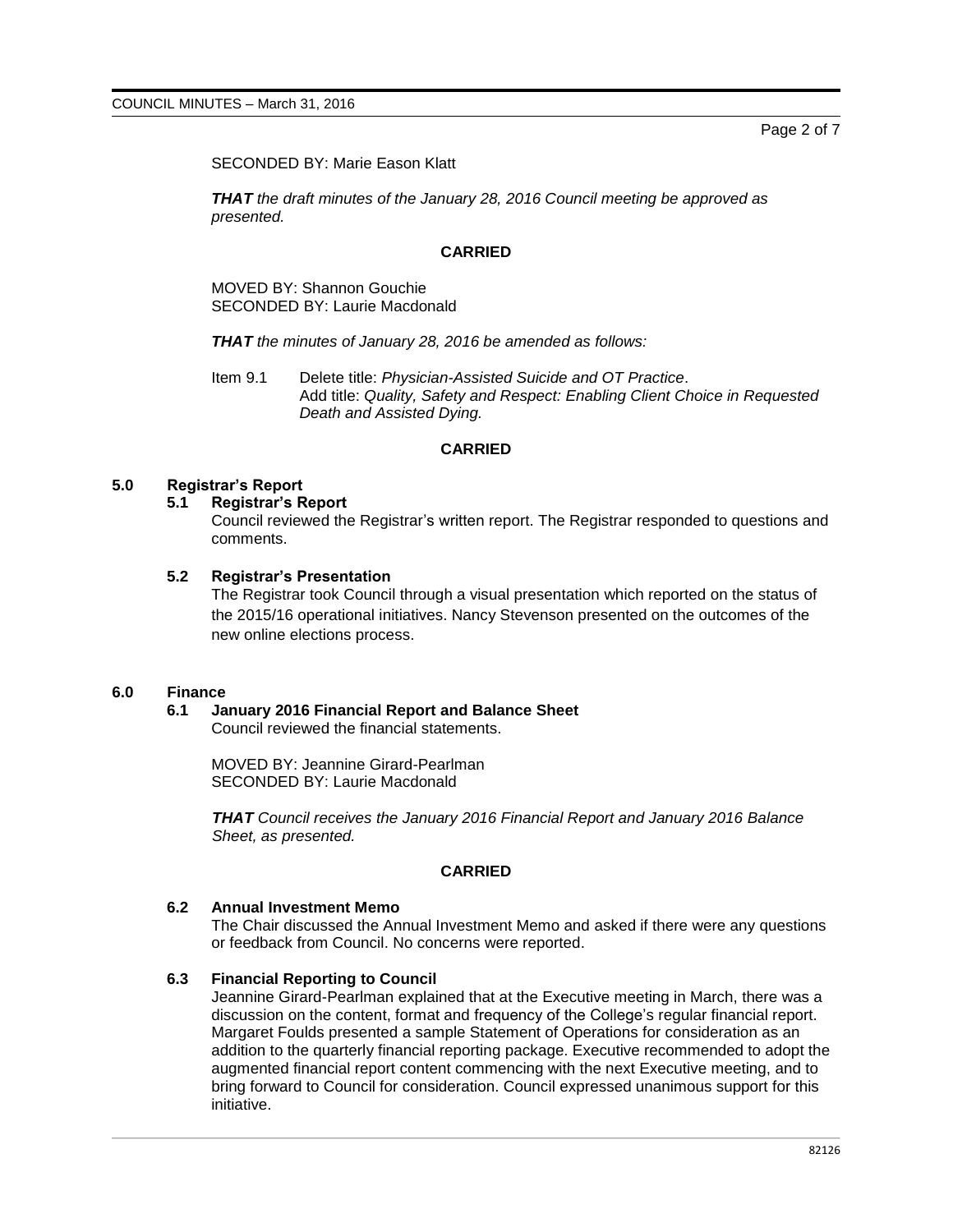## **7.0 Governance**

# **7.1 Registrar Replacement Policy**

Council reviewed the policy and, in the interest of greater clarity, recommended to add a footnote to define "college".

MOVED BY: Marie Lee SECONDED BY: Winston Isaac

*THAT Council approves the Registrar Replacement Policy as amended.*

**CARRIED (Abstention – Winston Isaac)**

## **7.2 Annual Council Self-Evaluation – Summary**

The Chair reviewed and provided feedback to Council based on the completion of the 2016 Annual Council Self-Evaluation. Learning needs and feedback were discussed. The Chair explained the purpose of this tool is to support individual Council Member development.

## **7.3 Annual Council Evaluation – Summary**

The chair reviewed and provided feedback to Council. Overall, comments were very positive. Suggestions from Council for educational topics were noted for future sessions.

# **8.0 New Business**

#### **8.1 Transparency – Approval of Bylaws**

Tim Mbugua presented the feedback received from stakeholders on Phase 2 of the Transparency initiative. Gill Slaughter presented on the wording of the Bylaw amendments and responded to questions.

MOVED BY: Shannon Gouchie SECONDED BY: Marie Eason Klatt

*THAT Council approves the draft Bylaw amendments to increase the transparency of information related to the publication of three outcomes by the Inquiries, Complaints and Reports Committee (ICRC) on the public register, namely:*

- *cautions,*
- *Specified continuing education or remedial programs (SCERPs); and*
- *Undertakings.*

# **CARRIED**

On behalf of Council, the Chair acknowledged and thanked Gill for her outstanding contribution to the College and wished her well in her new role at another organization.

## **8.2 Practice Document Review – Standards for Consent**

Shannon Gouchie presented on the proposed changes to the Standards for Consent recommended by the Practice Issues Subcommittee and reviewed by Executive. Shannon explained that standards are reviewed every 5 years. This standard was published in 2008 and is overdue for a review. Of particular note, Standard #7 was added and Standards #2 & 3 were combined. Council discussed the changes and provided several recommendations.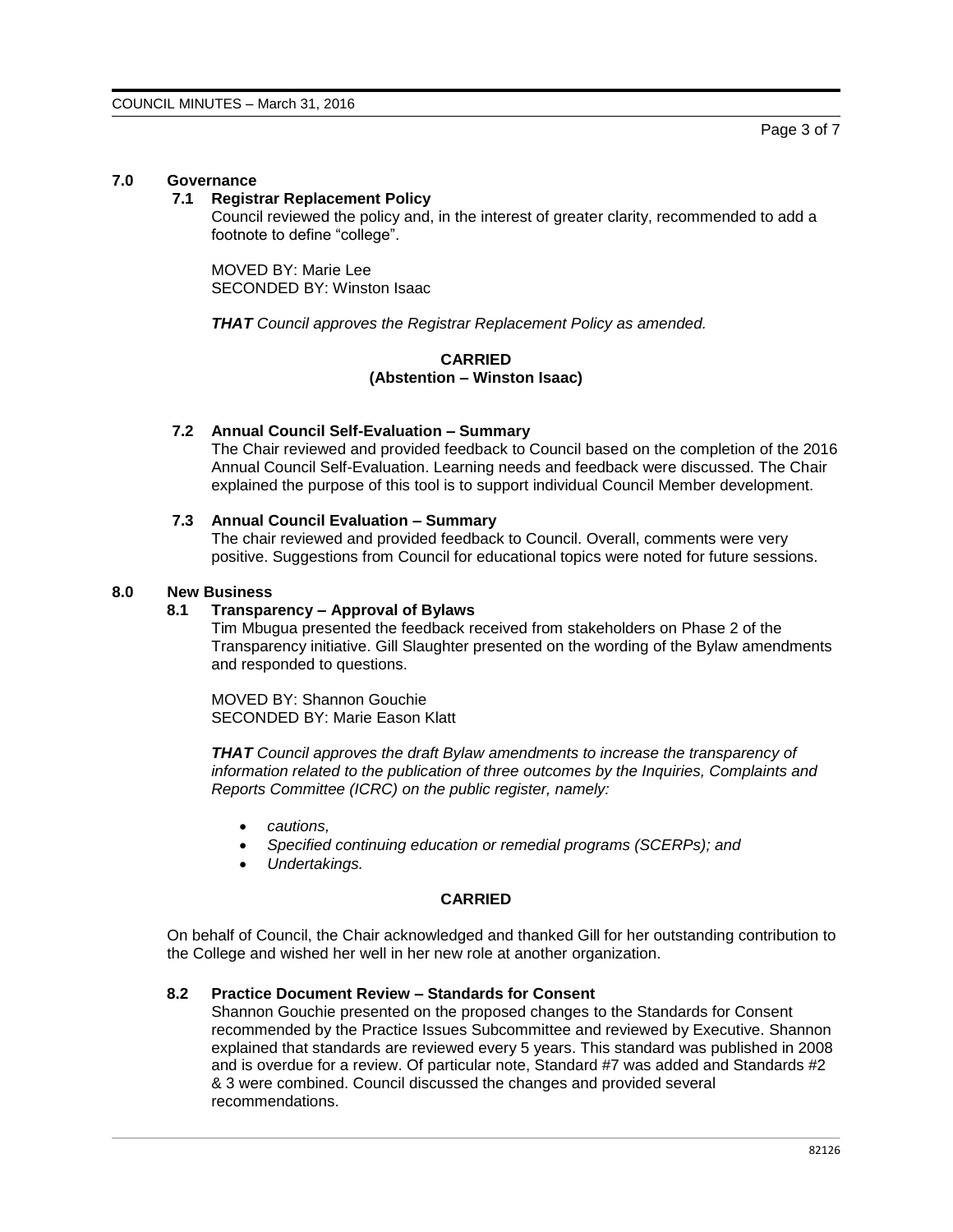Page 4 of 7

MOVED BY: Shannon Gouchie SECONDED BY: Jeannine Girard-Pearlman

*THAT Council approves the Revised Standards for Consent*

## **MOTION DEFEATED**

MOVED BY: Shannon Gouchie SECONDED BY: Maria Lee

*THAT Council approves the circulation of the Revised Standards for Consent as amended for stakeholder consultation.*

## **CARRIED**

**8.3 Motion to Destroy Ballots from District 1 Election** Regarding Bylaw 5.15.5 (a), a motion must be made to destroy election ballots.

MOVED BY: Maria Lee SECONDED BY: Laurie Macdonald

*THAT the ballots for professional members of Council from the March 7, 2016 election in District 1 be destroyed.*

# **CARRIED**

## **8.4 Reappointment of Non-Council Member – Patient Relations**

Jennifer Henderson reported that during Gord Hirano's first term on this committee, he has been an important contributor through the sharing and application of his knowledge and practice experience in mental health and psychology. The Patient Relations committee is recommending that he be reappointed for a second 3-year term.

MOVED BY: Jennifer Henderson SECONDED BY: Kurisummoottil Joseph

*THAT Council approved the reappointment of Gord Hirano as a non-Council member of the Patient Relations Committee for a second 3-year term, commencing on April 1, 2016.*

## **CARRIED**

# **8.5 Reappointment of Non-Council Member – Quality Assurance**

Sharon Kular reported that the Quality Assurance reviewed Vijay Sachdeva's contributions during his first 3-year term on this committee and unanimously votes in favour to recommend to Council his reappointment to the committee for a second 3-year term.

MOVED BY: Sharon Kular SECONDED BY: Shannon Gouchie

*THAT Council approves the reappointment of Vijay Sachdeva as a non-Council committee member for the Quality Assurance Committee for a second 3-year term.*

# **CARRIED**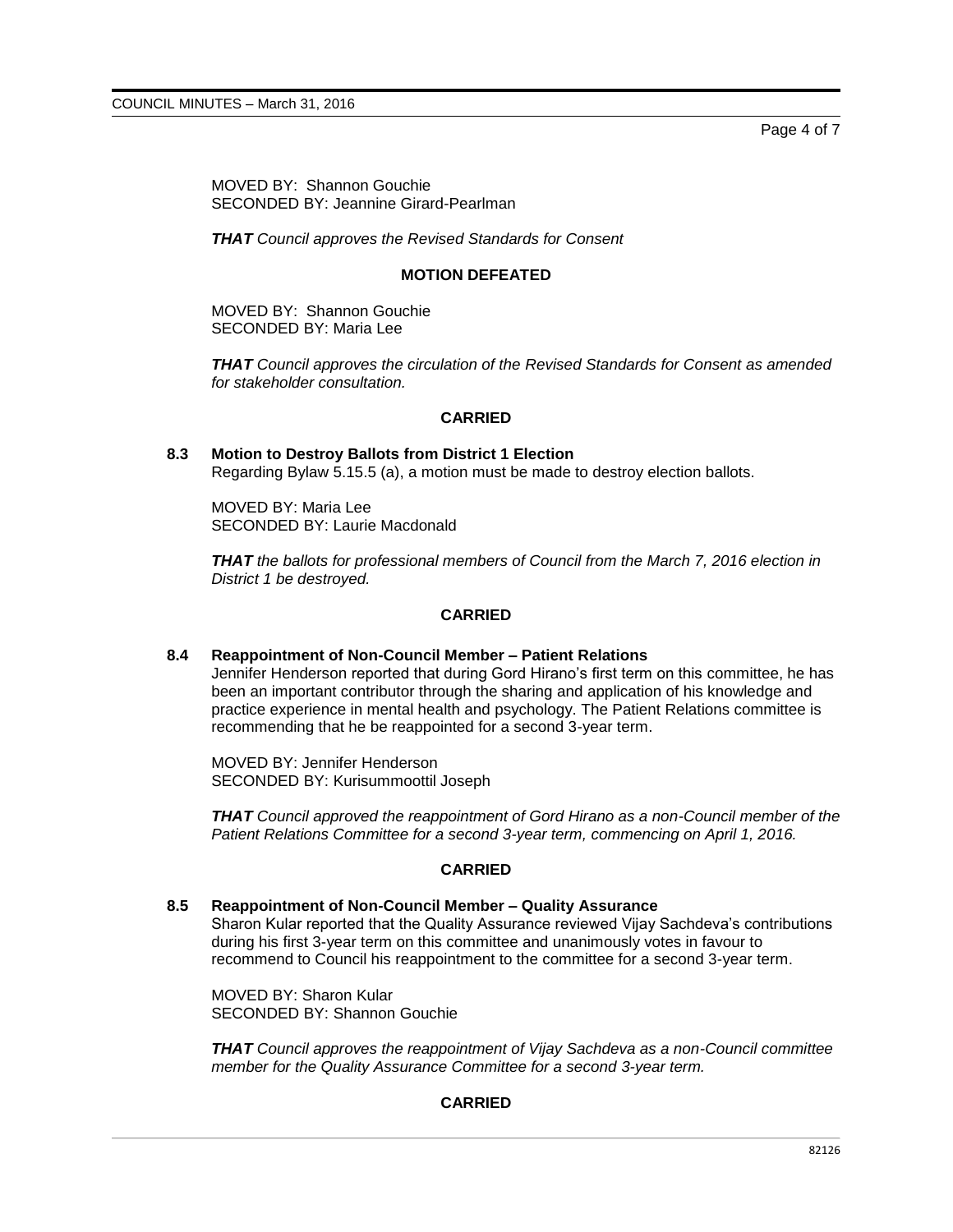## **8.6 Reappointment of Non-Council Member – ICRC**

Marie Eason Klatt reported that Mathew Rose's term as a non-Council member of the ICRC, which began on April 1, 2013, expires on March 31, 2016. At the last ICRC meeting, the panel of the ICRC unanimously decided to recommend to Council the reappointment of Mr. Rose as a non-Council member for a second 3-year term.

MOVED BY: Marie Eason Klatt SECONDED BY: Laurie Macdonald

*THAT* Council approves the reappointment of Mathew Rose as a non-Council member of the Inquiries, Complaints and Reports Committee (ICRC) for a second 3-year term, commencing on April 1, 2016.

## **CARRIED**

#### **8.7 Reappointment of Non-Council Member – Registration**

Carol Mieras reported that David Wysocki was appointed to the Registration Committee as a non-Council professional member for a 3-year term on April 1, 2013, and his term will expire on March 31, 2016. At the committee's meeting on February 23, 2016, the committee reviewed Mr. Wysocki's contribution to the work of the committee and decided to recommend to Council the reappointment of Mr. Wysocki as a non-Council member for a second 3-year term.

MOVED BY: Carol Mieras SECONDED BY: Jeannine Girard-Pearlman

*THAT Council approves the reappointment of David Wysocki as non-Council professional member of the Registration Committee for a second 3-year term commencing on April 1, 2016.*

#### **CARRIED**

#### **9.0 Council Development**

**9.1 Committee Chair Presentation – Discipline Committee**

Julie Entwistle, Chair, presented on the work of the Discipline Committee.

- **9.2 Committee Chair Presentation – Quality Assurance Committee** Marnie Lofsky, Manager, Quality Programs, presented on the work of the Quality Assurance Committee on behalf and in the absence of Angie Mandich, Chair,
- **10.0 Roundtable**

**Deferred** 

## **11.0 Environmental Scan**

Council members provided various updates on changes in systems and information of interest that impact the practice of occupational therapy.

## **12.0 Committee/Task Force Reports**

# **12.1 Executive**

Jane Cox submitted this report.

## **12.1.1 Practice Issues Subcommittee**

Shannon Gouchie submitted this report.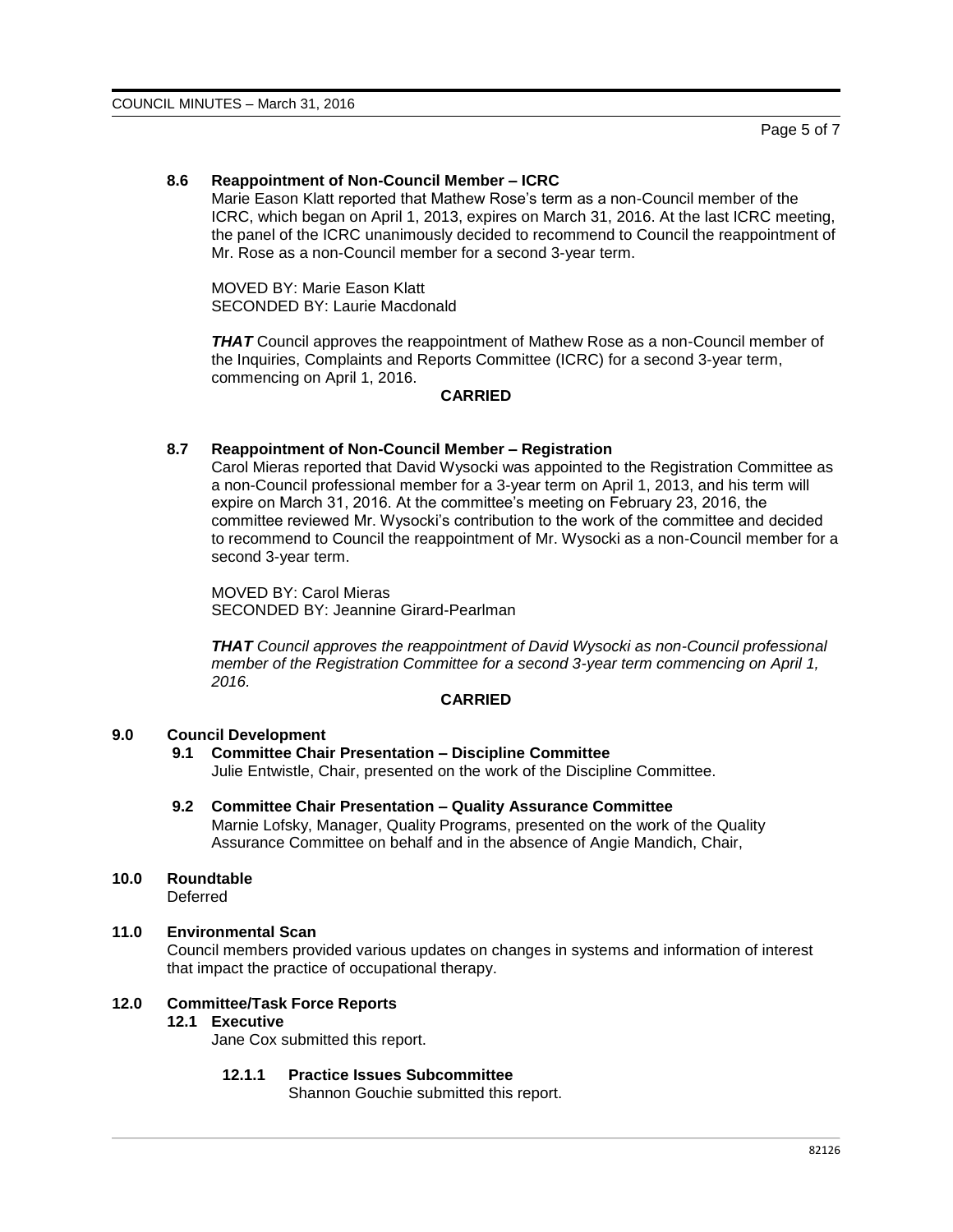# **12.2 Registration**

Carol Mieras submitted this report.

**12.3 Inquiries, Complaints and Reports** Marie Eason Klatt submitted this report.

#### **12.4 Discipline Committee** Julie Entwistle submitted this report.

- **12.5 Fitness to Practise** Julie Chiba Branson submitted this report.
- **12.6 Quality Assurance Committee** Angie Mandich submitted this report.
- **12.7 Patient Relations**

Jennifer Henderson submitted this report.

#### **12.8 Nominations**

Sharon Kular submitted this report.

#### **13.0 Other Business**

## **13.1 Council Evaluation**

The Chair asked Council members to complete and submit their Council Meeting Evaluation form. She encouraged members to make comments for future improvements.

#### **14.0 Farewell Presentation**

Jane Cox, Carol Mieras and Shannon Gouchie each spoke about the contributions and service of one of the out-going Council members, Marie Eason Klatt, Maria Lee and Sharon Kular. Each out-going member received an award and gave a farewell speech. The Registrar presented a gift of appreciation to Jane for her work as President of Council over the past year. Jane thanked Council for the gift and for their support.

# **15.0 Next Meetings**

Thursday, June 23, 2016 at the College, 9:00 a.m. – 3:30 p.m. (Breakfast at 8:30 a.m.)

#### **16.0 Adjournment**

There being no further business, the meeting was adjourned at 2:00 pm.

MOVED BY: Jeannine Girard-Pearlman SECONDED BY: Carol Mieras

*THAT the meeting be adjourned.*

# **CARRIED**